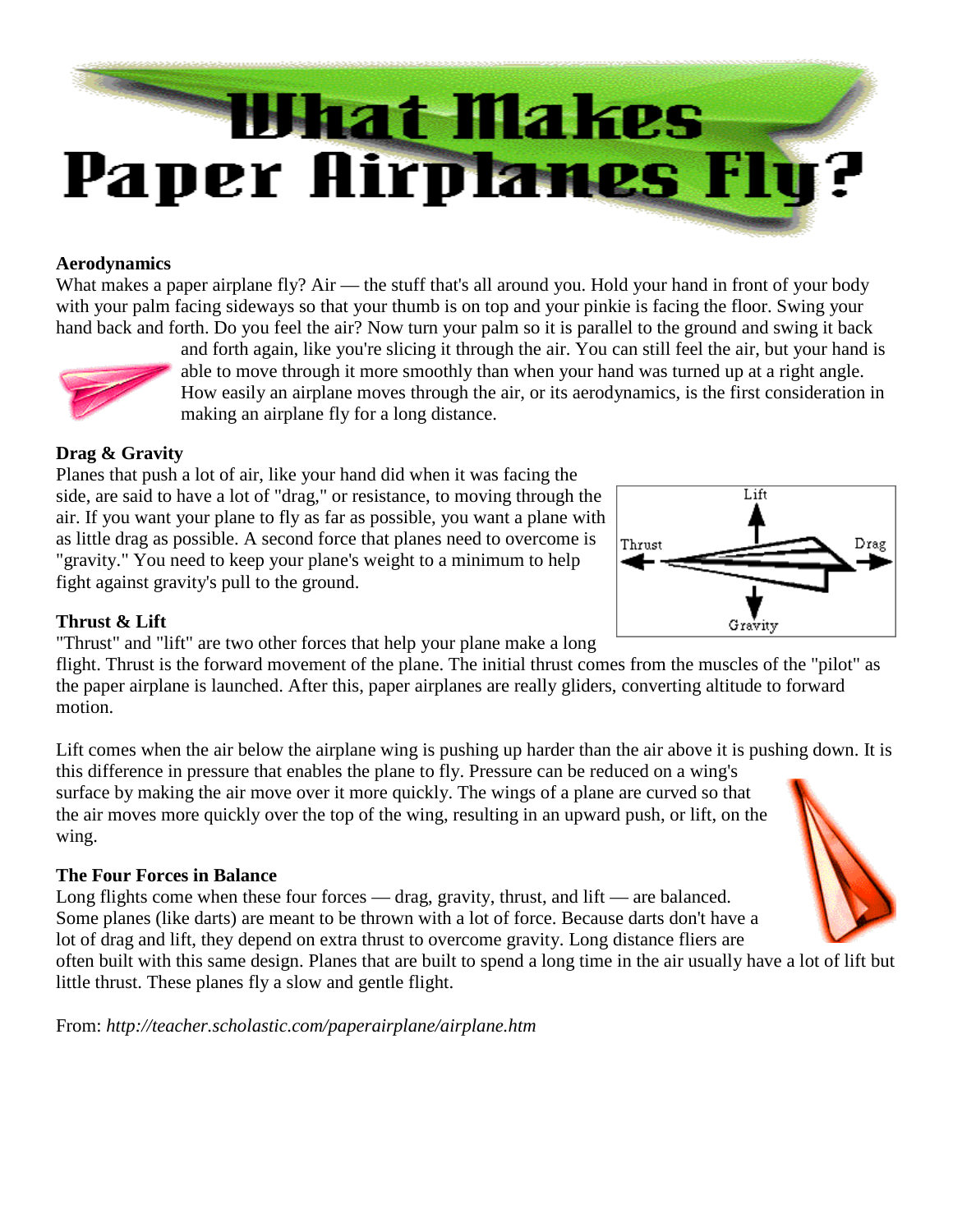# How Does a Paper Airplane Fly?

By **Keith Evans**, eHow Contributor

A Paper Airplane is Designed with Wings

1. When a [paper](http://www.ehow.com/how-does_4567589_paper-airplane-fly.html) airplane is designed, the builder folds the sheet of paper to provide maximum wingspan to support the plane for prolonged flight. As with general aviation, paper airplanes may be designed with different wing configurations for speed or lofty, prolonged flight. In addition, some designers choose to add a small weight to the plane to keep it stable in flight.

# The Plane Receives Thrust From the Thrower

2. For any airplane to fly, it must have both thrust and lift. The wings provide lift for the airplane as described in Section 3 below, but the thrust must originate from outside the plane. As with any other form of aviation, the plane's lift overcomes the force of gravity and the plane's thrust must be enough to overcome the laws of inertia. When the paper airplane is thrown, it is thrown with enough force to overcome its tendency to remain still. Some people prefer to throw the plane at a slight upward angle to maximize the amount of time the plane moves forward (using thrust to move slightly upwards and gravity to continue moving). The angle at which the plane should be thrown is dependent on the plane's design.

# Wings Carry the Plane Through the Air

3. As the plane moves forward, its wings cut through the air to generate a small amount of lift. As the air rapidly flows over and under the paper wing, a tiny vacuum is formed over the top of the wing to hold the plane aloft. As the forward motion diminishes, the airflow over the paper wing slows and the lift is reduced. As the thrust and lift subside, a properly designed paper airplane should glide to a safe landing.

From: *http://www.ehow.com/how-does\_4567589\_paper-airplane-fly.html*